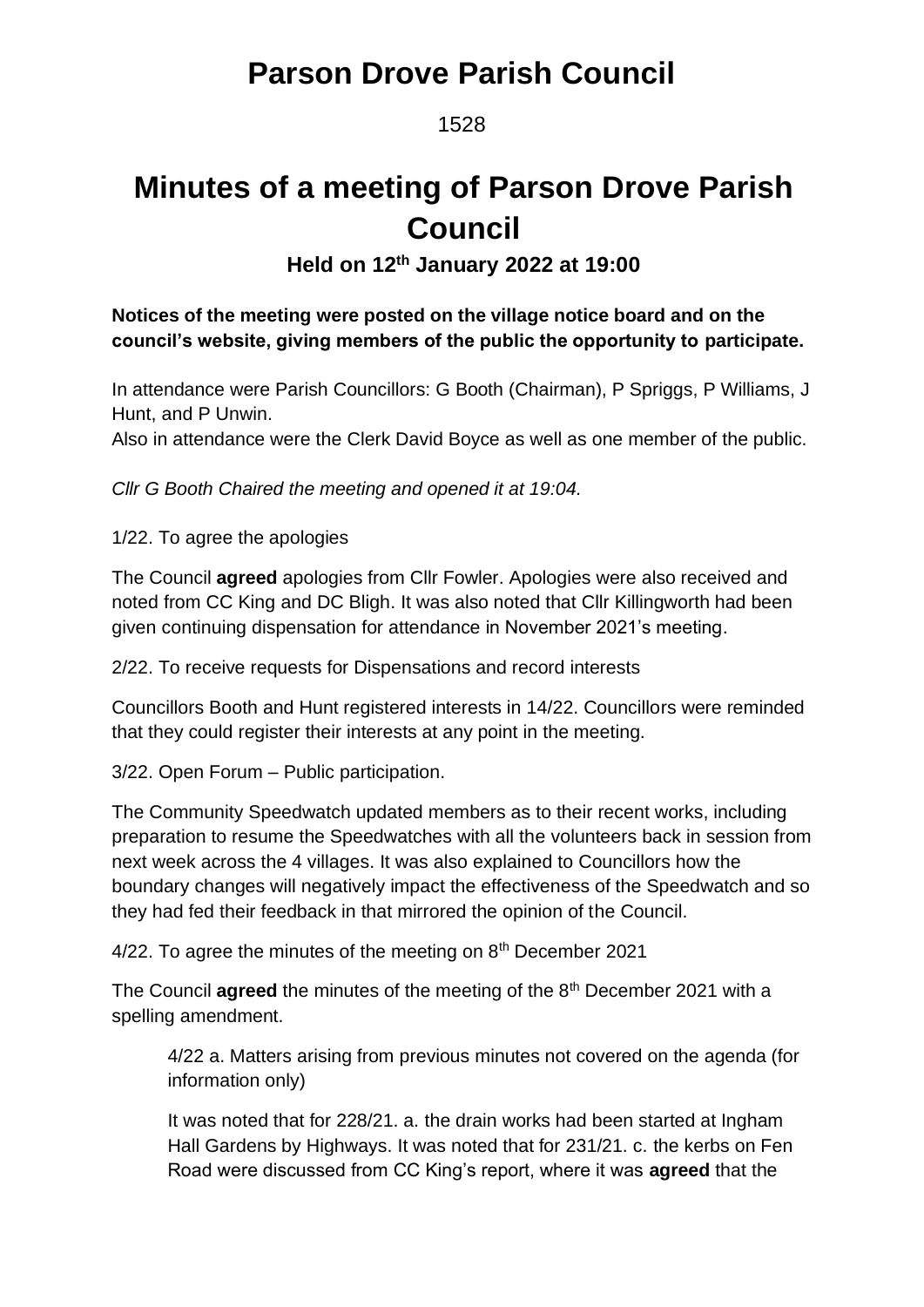#### 1529

kerbs hadn't been changed since the County Council had installed the path or since the road had been resurfaced, as had been suggested by the County Councillors report. Councillors were informed the LHI bid had instead been submitted for the path down Fen Road.

### 5/22. To receive the District Councillors Report

In DC Bligh's absence, Cllr Booth informed Members that there had not been a meeting to report on except the Planning one that happened this same evening. It was noted the Boundary review with the increased number of District Councillors had been applied for. Councillors were also reminded of the Webinar planning training being offered by District, starting tomorrow.

### 6/22. To receive the County Councillors Report

The Councillors noted the report of CC King, where Councillors were informed of the delays being experienced with the LHI bids, the lack of staffing at the County Council and further investigations being put into place for Fen Road. It also explained that Murrow Bank had been put forward for works due to its poor condition.

#### 7/22. Highways Matters

Cllr Unwin informed members that he had been told by Police Sergeant D Arnold that the vehicular obstructions down John Bends Way had been investigated and on those occasions where it had been there hadn't been an obstruction, but they would continue to check. It was then discussed about the lack of access to the farm land there as a result of how residents parked down there. Cllr Booth declared an interest for this part of the meeting.

7/22 a. To report on new street lighting faults.

Councillors were told that the street works were being scheduled for the replacements, but there were delays with parts. There were no new street light faults to report at this time.

7/22. b. To discuss and agree position on Swan Bridge following the RTC reported on 14<sup>th</sup> December 2021.

It was noted to the Clerk that the bridge in question was Clough Bridge, not Swan Bridge, as well as that it would need to be on the agenda again for next month to ensure that the works had been carried out and it wasn't simply forgotten about. It was noted that the works would close the bridge completely for approximately one day and were meant to happen by the end of January.

7/22. c. Members noted the TRO 2022/020 to stop any vehicle from proceeding along Back Road, Murrow as lies between numbers 1 and 19 from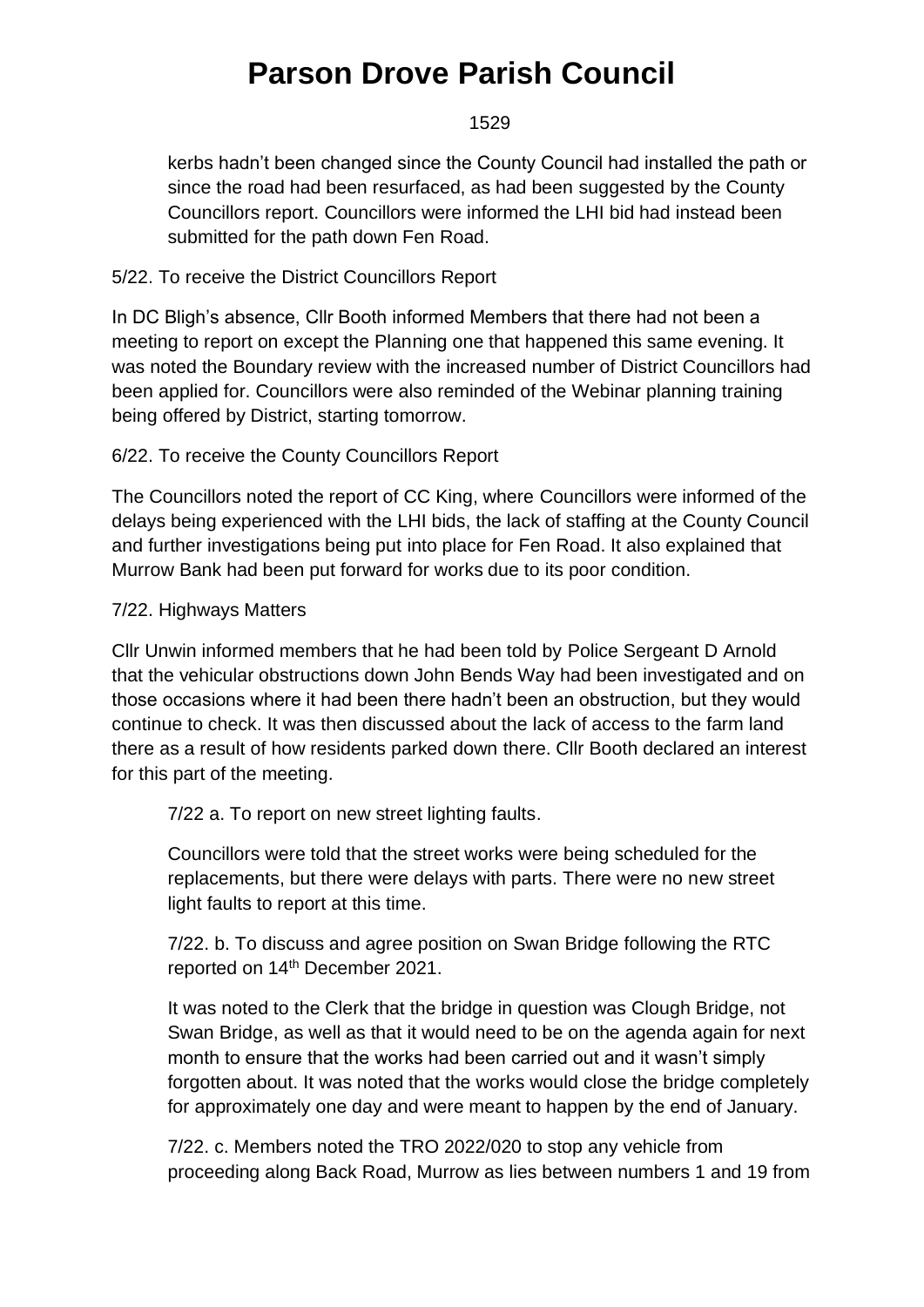1530

13<sup>th</sup> January 2022 and continue until these works have finished or on the 12<sup>th</sup> July 2023 whichever is the earlier.

8/22. Planning application decision updates

Councillors were informed of the following planning decision updates;

8/22 a. F/YR21/1351/TRTPO | Works 1 x Lime tree covered by TPO WR/15/2/465/2 | Village Green The Bank Parson Drove was Granted

8/22. b. F/YR21/1250/RM | Reserved Matters application relating to detailed matters of appearance, landscaping, layout and scale (for Plot 4 only) pursuant to outline permission F/YR19/0971/O to erect 1 x dwelling (2-storey, 5-bed) and a detached double garage with home office above | Land East Of The Silverings 114 Main Road Parson Drove was Approved

8/22. c. F/YR21/3104/COND | Details reserved by conditions 9 (Sustainable Construction Elements) and 12 (Levels) of planning permission F/YR19/0971/O (Erect up to 5 dwellings (outline application with matters committed in respect of access)) - for Plots 2 and 3 only | Land East Of The Silverings 114 Main Road Parson Drove was Approved

8/22. d. F/YR21/1176/F | Erect a single-storey side and rear extension to existing dwelling together with the siting of a log cabin and change of use of land to residential curtilage | The Lairage High Side Parson Drove was Approved

9/22. Planning applications for comment

Councillors deliberated the below and made the following comments;

9/22. a. In regards to F/YR21/1502/F Conversion of existing agricultural buildings to 2 x dwellings (2-storey 4-bed) involving the erection of a singlestorey side extension and detached garages, and the demolition of 2 x agricultural buildings at Agricultural Building South East Of Bridge Farm Long Drove Parson Drove Cambridgeshire the Council deliberated the item and it was **agreed** that this was an application in the open countryside and the usual process is to replace like for like. It was also **agreed** this was an excessive development in the open countryside that is not in keeping with the area nor decisions on other developments sited in open countryside. The Council **agreed** to object to the planning application.

9/22. b. F/YR21/1507/PNH [Erect a single-storey rear extension which](https://www.publicaccess.fenland.gov.uk/publicaccess/applicationDetails.do?keyVal=R47UZMHE0D800&activeTab=summary) extends [beyond the rear wall by 8.0m with a maximum height of 3.95m and a height of](https://www.publicaccess.fenland.gov.uk/publicaccess/applicationDetails.do?keyVal=R47UZMHE0D800&activeTab=summary)  [3.50m to the eaves.](https://www.publicaccess.fenland.gov.uk/publicaccess/applicationDetails.do?keyVal=R47UZMHE0D800&activeTab=summary) The Council **agreed** they had no further comments to add and recommended the application.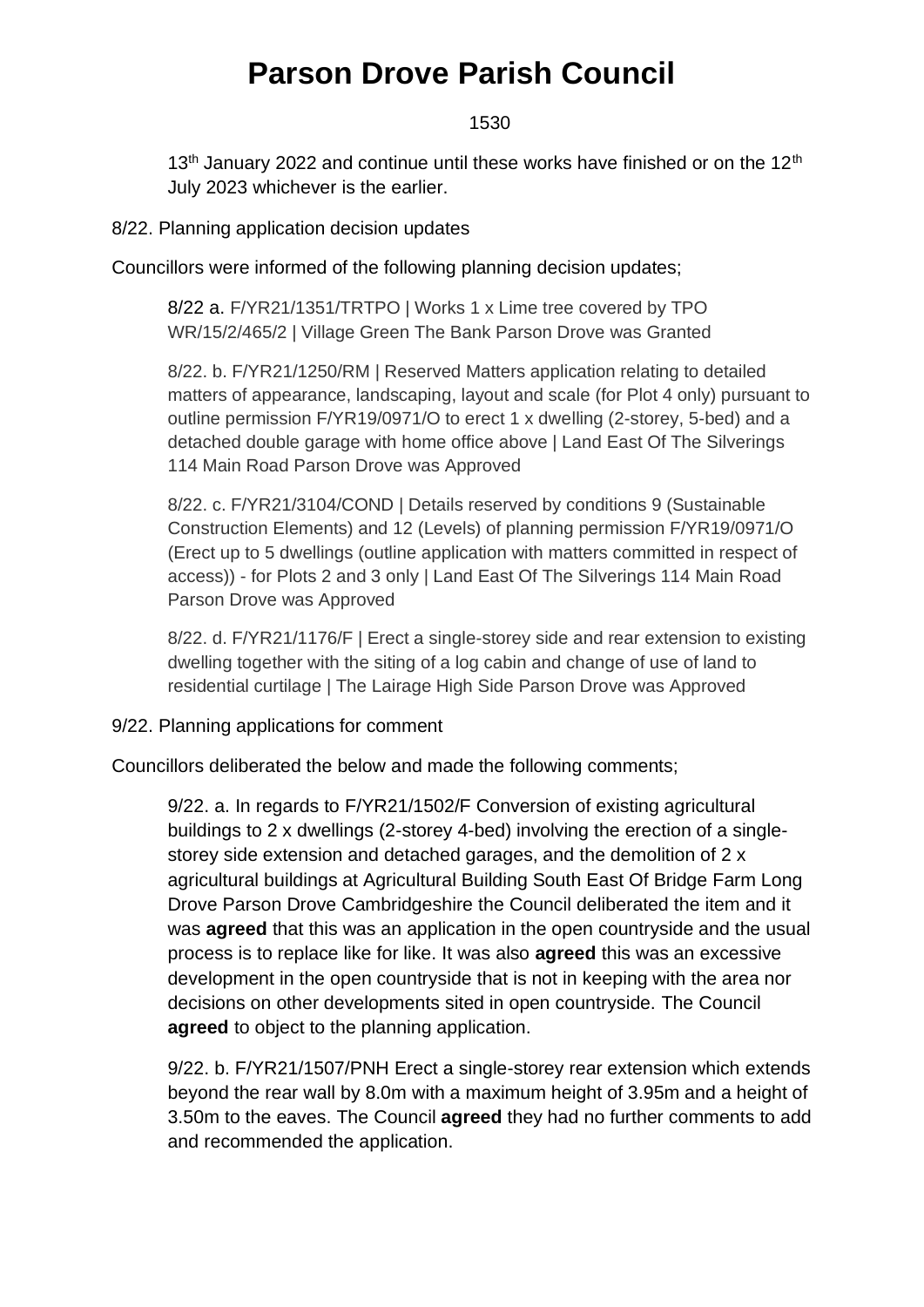#### 1531

#### 10/22. The Council **agreed** the payments of the Council as below: 10/22. a. Payments to make

- i. Clerks Salary (£477.71)
- ii. Working from home allowance (£25.00)
- iii. EE Telephone bill (£22.80 including £3.80 VAT)
- iv. Payment for s.137 payment for heater (£99.99)

10/22 b. Payments made

- i. E-On (£33.00)
- ii. Wave (£20.00)

11/22. To review the Parish Council's Risk Assessment on Assets & Finances

The Council **agreed** the Parish Council's Risk Assessment on Assets & Finances with an amendment as some of the documents are stored in the Cage.

12/22. To adopt the Model Financial regulations

The Council **agreed** the Model Financial regulations

13/22. To appoint the internal auditor for 2022/2023 financial year

The Council **agreed** to appoint S Pollard again for this financial year.

14/22. To receive the Amenities 95 report

Cllr Hunt informed members that there was the AGM meeting scheduled for the coming Saturday at 10:00.

15/22. To receive the Police report

Cllr Unwin informed the Council that there had not been another meeting with the Police since Christmas.

16/22. To discuss the Military Covenant

Cllr Booth informed members that Cllr Wickes from Benwick asked that this be considered to ensure support for armed forces servicemen both active and veteran. Councillors felt this was already in their hearts through their actions and donations to the poppy appeal and **agreed** to support the Military Covenant.

17/22 To collate agenda items for the next meeting

- Update on works on Clough Bridge
- To discuss Jubilee arrangements

At this point in the meeting Cllr Unwin informed Members that the Friends of St